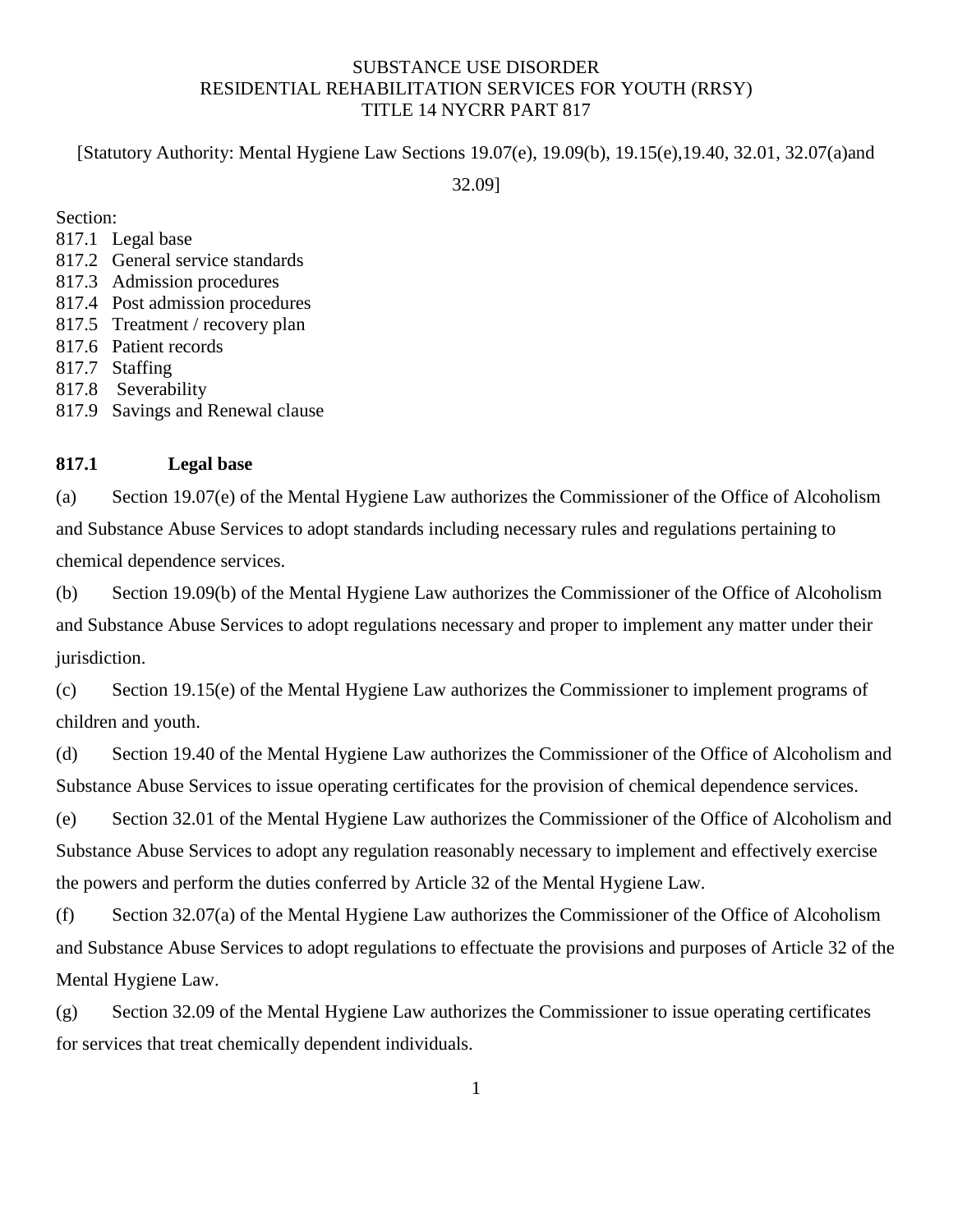(h) Section 3309 of the Public Health Law authorizes the DOH to establish standards for approval of any opioid overdose prevention program.

(i) Section 2781 of the Public Health Law defines the rules governing HIV testing in New York.

#### **817.2 General program standards**

(a) *Policies and procedures.* The program sponsor must approve written policies, procedures and methods governing the provision of services to patients in compliance with Office regulations including a description of each service provided and the overall approach to service delivery and a description of evidence-based practices employed in group, individual and family treatment. Such policies and procedures shall address, at a minimum, the following:

(1) procedures and specific criteria for admission, retention, transfer, referrals and discharge;

 (2) level of care determinations utilizing the OASAS level of care determination protocol, treatment/recovery plans, and placement services;

 (3) staffing, including but not limited to, training, supervision, and use of student interns, peers, and volunteers;

 (4) the provision of medical and psychiatric services, including screening and referral for associated physical or mental health conditions;

(5) a schedule of fees for services rendered;

(6) infection control procedures;

 (7) cooperative agreements with other substance use disorder services providers and other providers of services that the patient may need;

 (8) compliance with other requirements of applicable local, state and federal laws and regulations, OASAS guidance documents and standards of care regarding, but not limited to:

(i) education, counseling, prevention and treatment of communicable diseases, including viral hepatitis, sexually transmitted diseases and HIV/AIDS; regarding HIV, such education, counseling, prevention and treatment shall include condom use, testing, pre- and post-exposure prophylaxis and treatment;

(ii) the use of alcohol and other drug screening and toxicology tests; and

(iii) medication and the use of medication assisted treatment;

(iv) if acupuncture is provided it must be provided in accordance with Part 830 of this Title;

(v) the use of a problem gambling screen approved by OASAS.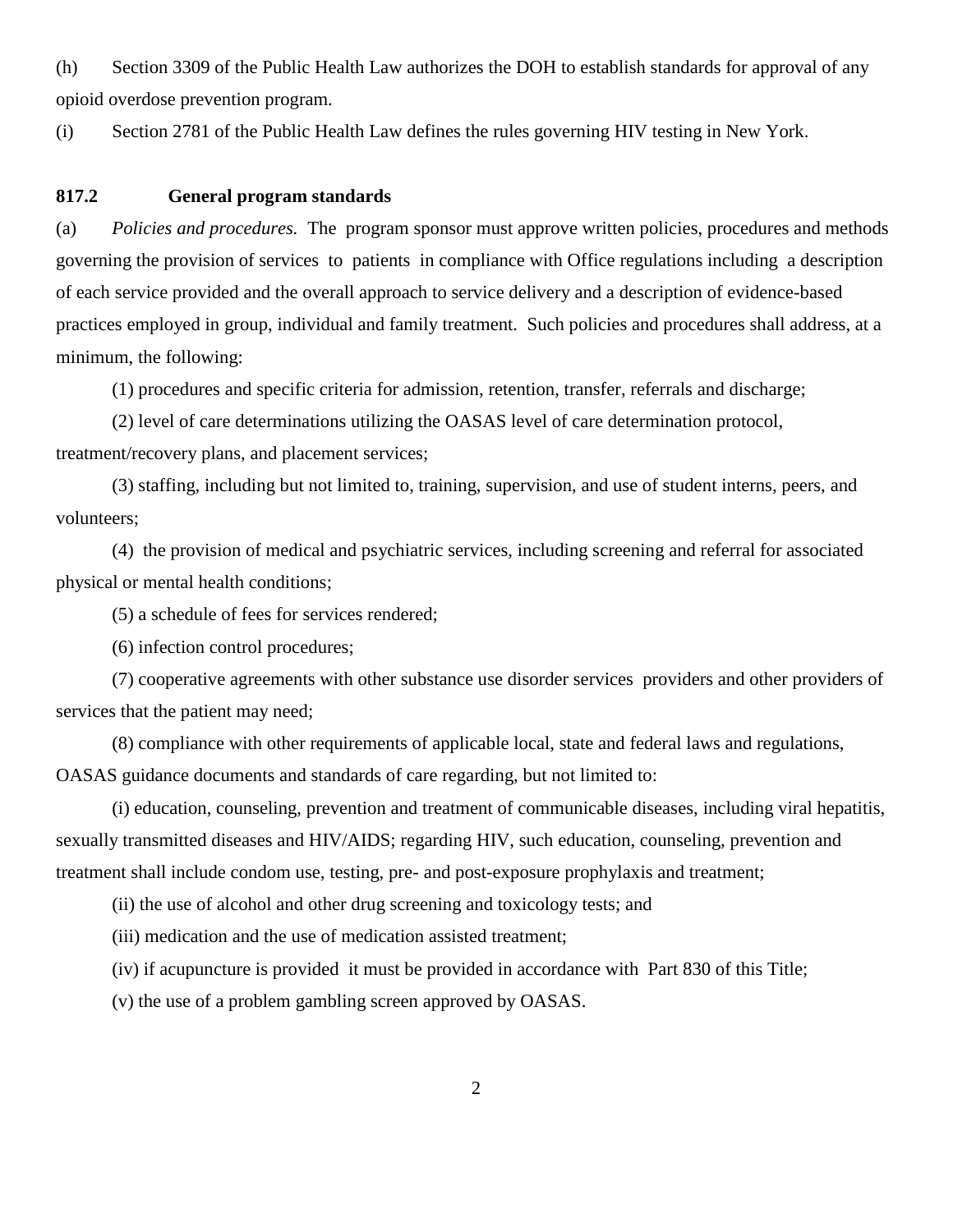(9) record keeping procedures which ensure that documentation is accurate, timely, prepared by appropriate staff, and in conformance with the federal confidentiality regulations contained in 42 Code of Federal Regulations Part 2; and

 (10) Utilization review and quality improvement. All programs must have a utilization review process, a quality improvement committee, and a written plan that identifies key performance measures.

(11) Providers must comply with all applicable laws regarding the use of restraint and seclusion.

(b) *Program goals.* The program shall have as its goals:

(1) the improvement of functioning and development of coping skills necessary to enable the patient to be safely, adequately and responsibly treated in the least intensive environment; and

(2) the development of individualized plans to support the maintenance of recovery, attain selfsufficiency, and improve the patient's quality of life.

(c) *Minimum services.* An array of services shall be provided including, but not limited to, those listed below. The services must be clinically indicated and specified in the individualized treatment/recovery plan. (1) Clinical services including:

(i) Counseling services: trauma-informed individual, group and family counseling as appropriate; Group counseling sessions must be structured in size and duration to maximize therapeutic benefit for each participant. Program policies must include a process for determining group size, group purpose, monitoring patient experience, and assessing group efficacy; activities therapy;

(ii) Assessment and referral services for patients and significant others;

(iii) Medical and psychiatric consultation;

(iv) HIV and AIDS, hepatitis C, tuberculosis, and other communicable diseases education, risk assessment, supportive counseling and referral;

(2) Recovery support services including:

(i) chemical dependence awareness and re-occurrance prevention;

(ii) education about, orientation to, and the opportunity for participation in, available and relevant selfhelp and sober/peer support groups including Alternative Peer Groups;

(iii) holistic health practices; socialization skills;

(3) Educational assessment and educational services, as appropriate and as required by law, either directly or by arrangement with local school districts including:

(i) Vocational assessment and vocational services;

(ii) life skills training.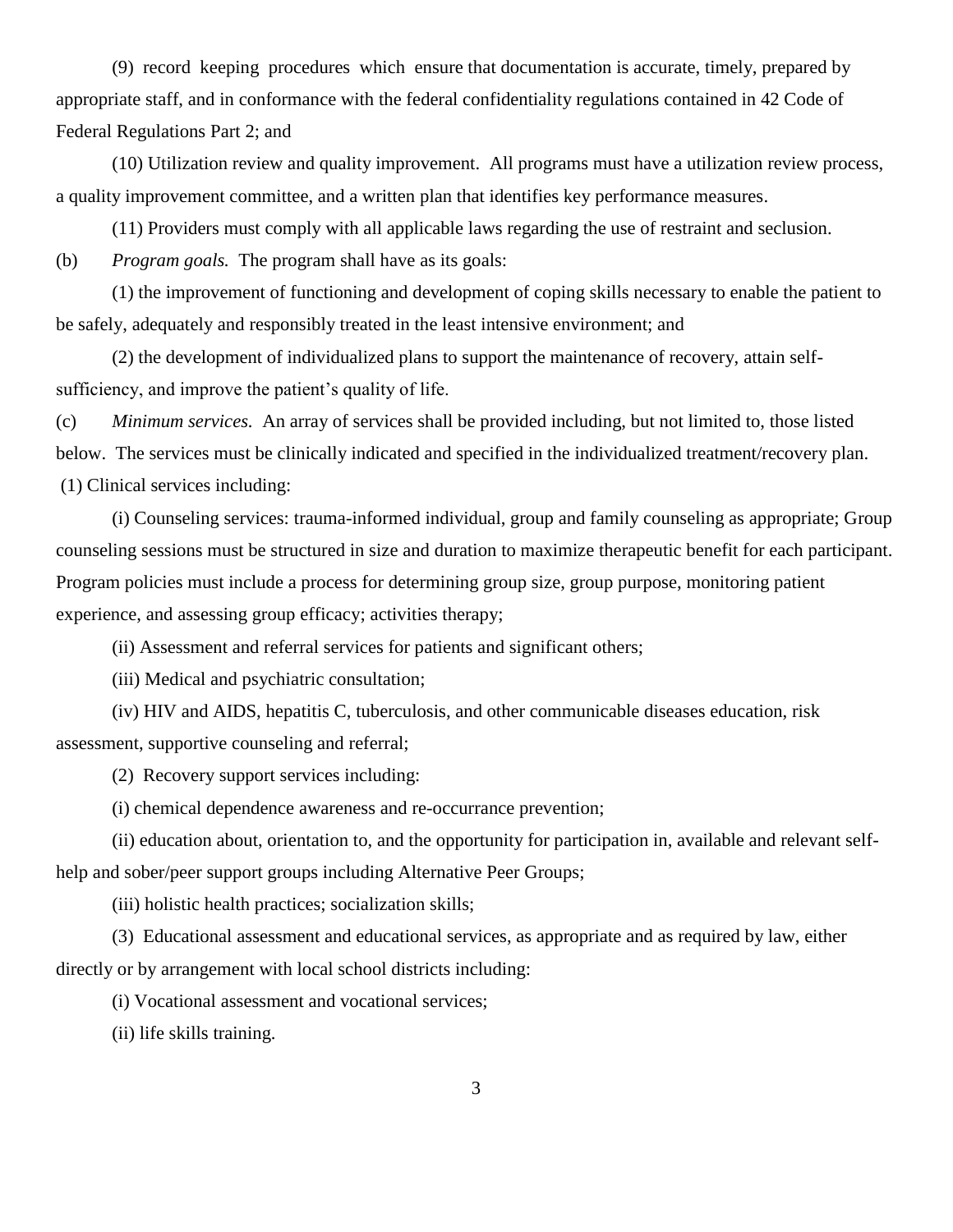(d) *Medication Assisted Treatment.* A program must provide services to an individual who is receiving approved opiate full agonist maintenance or detoxification. Opiate maintenance or detoxification services must be provided through a written agreement with an appropriately certified outpatient provider of opioid full agonist treatment in accordance with applicable federal and state requirements including, but not limited to, regulations of the federal Center for Substance Abuse Treatment, the United States Drug Enforcement Administration, the New York State Department of Health, and Part 822 of this Title.

(e) *Emergency medical kit*. Pursuant to Part 800 of this Title, all programs must maintain an emergency medical kit at each certified or funded location; such kit must include basic first aid and at least one naloxone emergency overdose prevention kit. Programs must develop and implement a plan to have staff trained in the prescribed use of a naloxone overdose prevention kit such that it is available for use during all program hours of operation.

(1) All staff and patients should be notified of the existence of the naloxone overdose prevention kit and the authorized administering staff.

(2) Nothing in this regulation shall preclude patients from becoming authorized in the administration of the naloxone emergency overdose prevention kit, provided however, the program director must be notified of the availability of any additional authorized users.

(f) *Food and nutrition*. (1) Each facility shall provide to each patient three (3) nutritious meals each day which furnish sufficient nutrients and calories to meet normal needs as well as the special needs of persons in recovery.

(2) The facility shall have available snacks and beverages between meals.

 (3) A dietician or dietetic technician acting within their scope of practice shall provide menu planning services. Other suitable staff shall be responsible for the procurement of food supplies and the training and directing of food preparation and serving personnel.

(g) *Certified capacity.* The certified bed capacity of each RRSY program shall not be exceeded at any time except with the written approval of the Office.

(h) *Medicaid.* Providers seeking Medicaid reimbursement must comply with the requirements of Part 841 of this Title.

(i) *Segregation.* All patients must at all times be kept physically separated from patients of non-Part 817 services. In accordance with a provider-specific plan approved by the Office prior to implementation, certain groups of patients shall be kept physically separated within the facility based upon clinically appropriate age, gender and developmental grouping.

(k) *Telepractice.* Services may be delivered using telepractice consistent with Part 830 of this Chapter.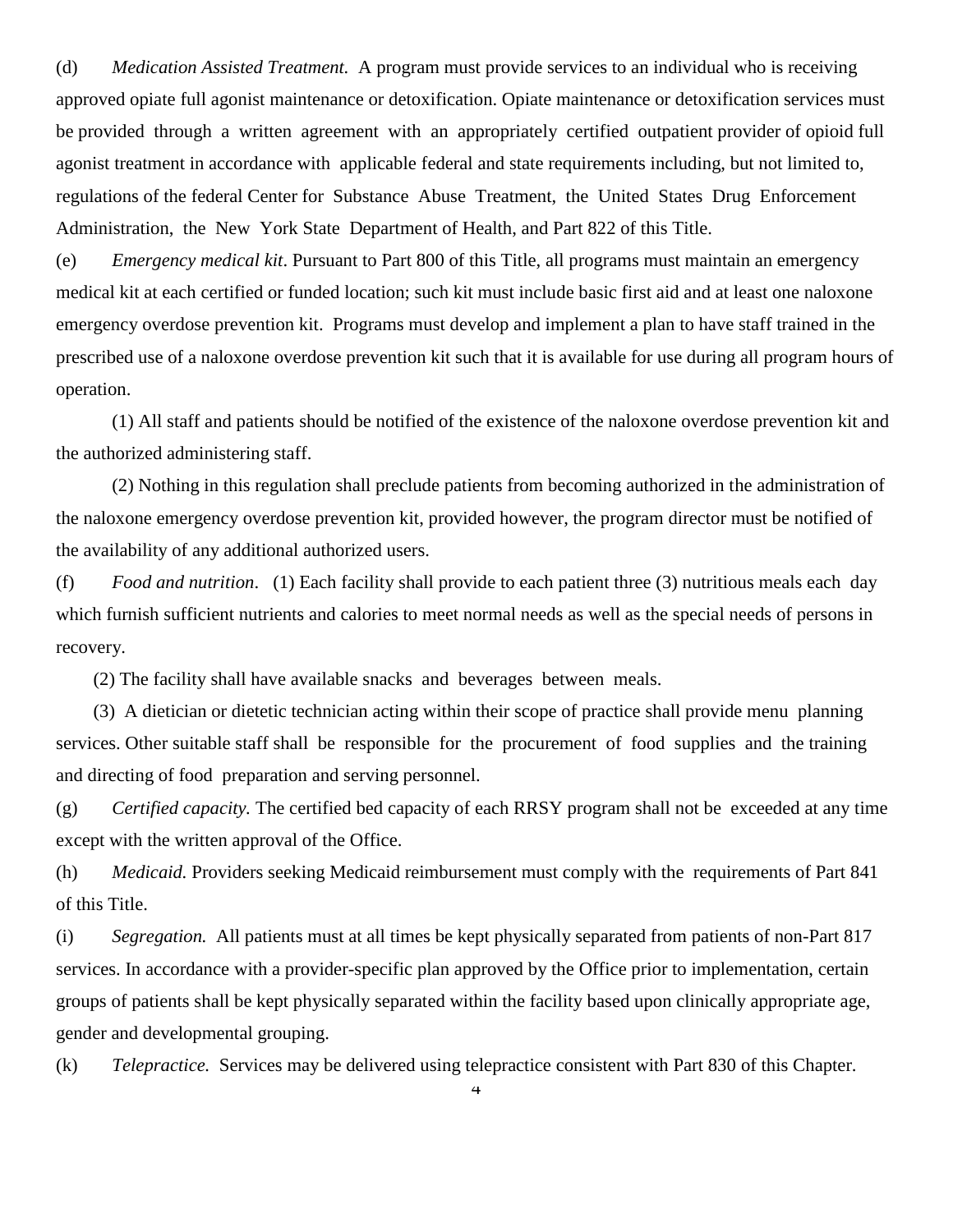## **817.3 Admission procedures**

(a) *Initial determination.* (1) An individual who appears at the service seeking treatment or evaluation shall have an initial determination made and documented in a written record by a qualified health professional, or other clinical staff under the supervision of a qualified health professional, which states the following:

(i) that the individual is documented as less than 21 years of age on the date of admission and appears to be in need of chemical dependence services;

(ii) that the individual appears to be free of serious communicable diseases that can be transmitted through ordinary contact; and

(iii) that the individual appears not to be in need of acute hospital care, acute psychiatric care, Part 816 crisis services or other services which cannot be provided in conjunction with treatment at the facility or would prevent them from participating in substance use disorder treatment.

(2) The initial determinations made pursuant to the above shall be based upon provider records, reports from other providers and face-to-face contact with the individual, all of which must be documented.

(b) *Level of care determination*. If an individual is determined to be appropriate for substance use disorder treatment services, a level of care determination utilizing the OASAS level of care determination protocol, shall be made by a clinical staff member. The level of care determination shall be made no later than one patient day after the patient's first on-site visit to the program and documented in the patient record.

(c) *Prohibition against discrimination*. No individual shall be denied admission to the service based solely on the individual's:

(1) prior treatment history;

(2) referral source;

(3) pregnancy;

(4) history of contact with the criminal justice system;

(5) HIV and AIDS status;

(6) physical or mental disability; or

(7) lack of cooperation by significant others in the treatment process.

(d) *Additional requirements for the admission of Medicaid eligible individuals*. A provider must obtain preadmission approval as follows prior to admitting Medicaid eligible individuals to the program.

(1) The Office shall establish a pre-admission review team ("ART") that shall use the requirements of this Section to review each individual candidate to determine their appropriateness for admission. If deemed appropriate for admission, the ART shall certify that the individual seeking admission is in need of this level of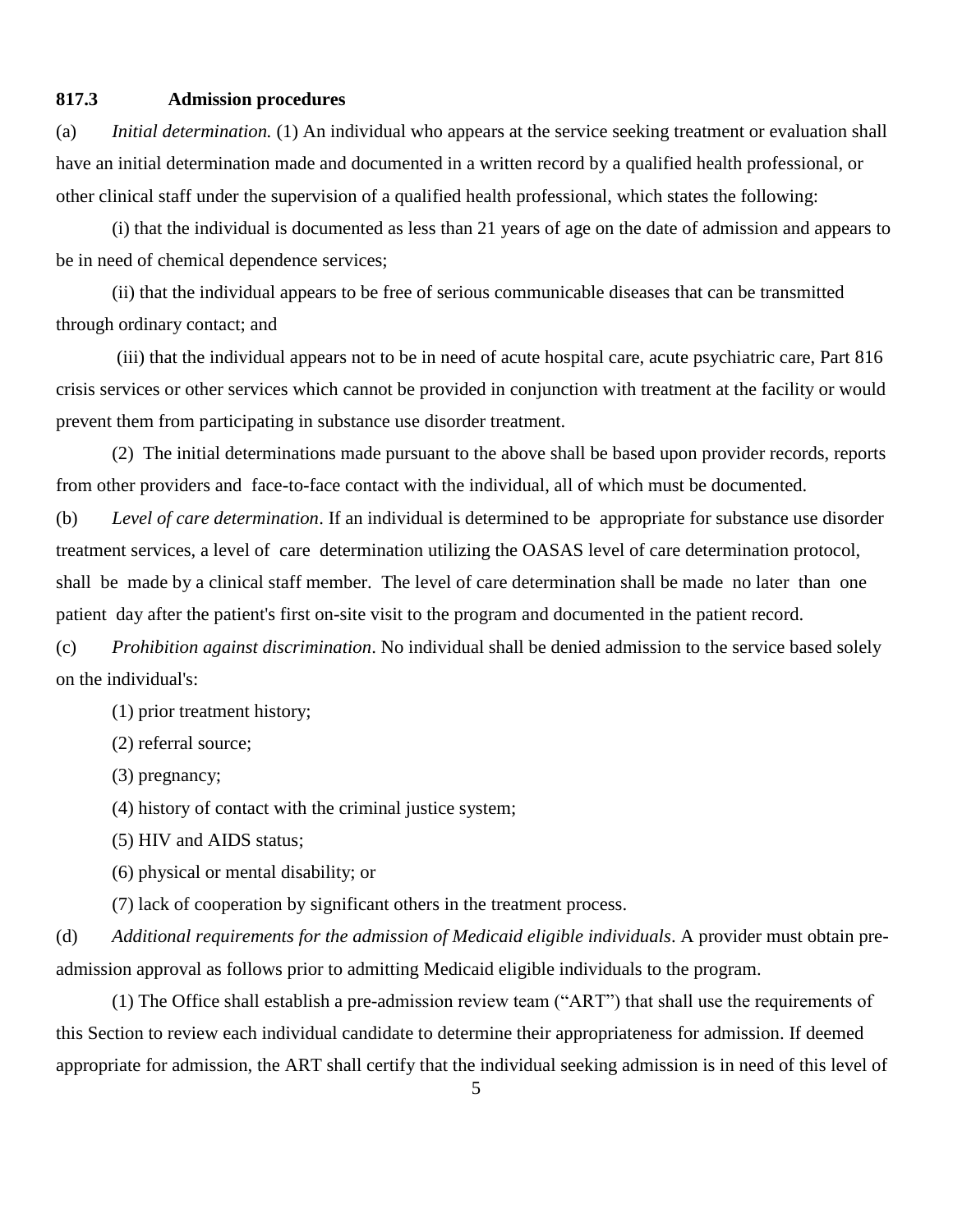residential treatment for chemical dependence. The ART shall be operated in accordance with the procedures established by the Office and shall at a minimum consist of a Physician, a Social Worker licensed and currently registered as such by the New York State Education Department, and a Credentialed Alcoholism and Substance Abuse Counselor.

(2) Except in emergency circumstances, the service provider must obtain approval from the ART prior to admitting a Medicaid eligible individual. Emergency admissions are authorized only when an individual appears for treatment meeting the admission criteria and meets one of the following conditions:

(i) the individual has a history of re-occurrance outside of a structured 24-hour setting;

(ii) the individual is unable to access transitional services in the community; or

(iii) the individual is without appropriate housing.

(3) Under no circumstances should an individual be admitted on an emergency basis or otherwise if they are in medical or psychiatric crisis or if they are in need of withdrawal services and an appropriate referral for such services is made.

(e) *Admission criteria*. (1) To be admitted to the program it must be determined that ambulatory services in the community do not meet the needs of the individual recipient or the individual's environment is not conducive to recovery.

(2) If the individual is deemed inappropriate for service, unless the individual is already receiving chemical dependence services from another provider, a referral and connection to a more appropriate service provider shall be made. The reasons for denial of admission must be provided to the individual and documented in a written record maintained by the service provider.

(3) The decision to admit shall be made by a staff member who is a qualified health professional authorized by the program sponsor to admit individuals. The name of the qualified health professional who made the admission decision, along with the date of admission, must be documented in the patient record.

(4) There must be a notation in the case record that the patient received a copy of the program's rules and regulations, including patient rights and a summary of federal confidentiality requirements, and a statement that notes that such rules were discussed with the patient, and that the patient indicated that they understood them.

(5) All prospective patients must be informed that admission to a program is on a voluntary basis and a prospective patient is free to discharge themselves from the service at any time. For prospective patients under an external mandate, the potential consequences for premature discharge must be explained, including that the external mandate does not alter the voluntary nature of admission and continued treatment.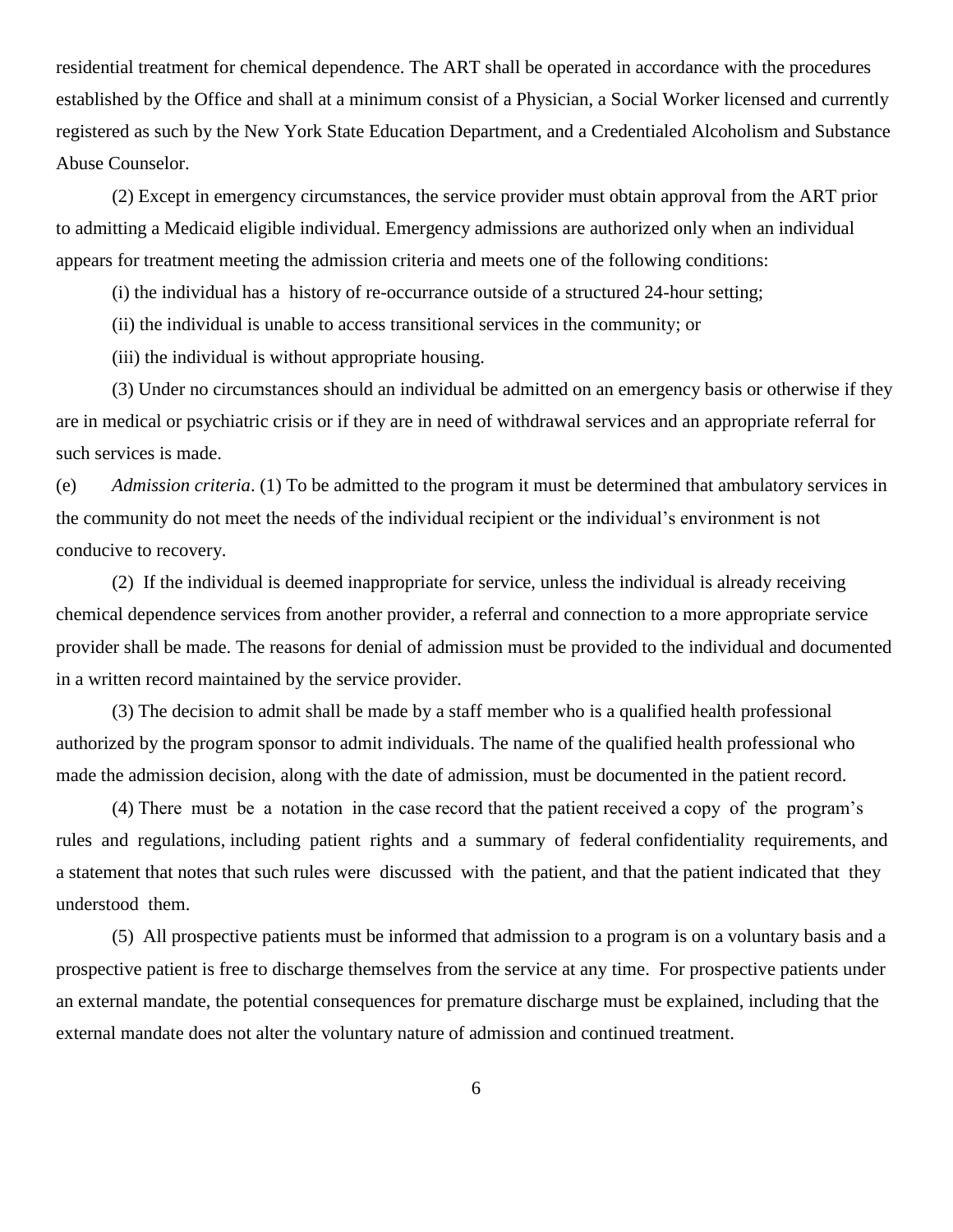(6) Individuals under the age of eighteen may be admitted without the consent of a parent or legal guardian under certain circumstances in accordance with Mental Hygiene Law Section 22.11.

# **817.4 Post Admission Procedures**

(a) *Post-admission.* (1) As soon as possible after admission, for all patients, all programs must:

(i) offer viral hepatitis testing; testing may be done on site or by referral;

(ii) offer HIV testing; testing may not be conducted without patient written informed consent except in situations specifically authorized by law; testing may be done on site or by referral; individuals on a regimen of pre- or post-exposure prophylaxis, must be permitted to continue the regimen until consultation with the prescribing professional occurs.

(2) If clinically indicated, all programs must:

(i) conduct an intradermal skin or blood-based Tuberculosis test; testing may be done on site or by referral with results as soon as possible after testing; for patients with a positive test result, refer the patient for further tuberculosis evaluation.

(ii) offer testing for other sexually transmitted diseases; testing may be done on site or by referral;

(iii) provide or recommend any other tests the examining physician or other medical staff member deems to be necessary including, but not limited to, an EKG, a chest X-ray, or a pregnancy test.

(3) As soon as possible after testing programs must explain any blood and skin test results to the patient. (b) *Initial evaluation.* (1) The goal of the initial evaluation shall be to obtain information from such sources, including family members where appropriate, as necessary to develop an individualized patientcentered treatment/recovery plan.

(2) No later than three (3) days after admission, staff shall complete the initial evaluation which shall include a written report of findings and conclusions and shall include the names of any staff participating in the evaluation and be signed by the qualified health professional responsible for the evaluation.

(c) *Initial services.* The initial evaluation shall include an identification of initial services needed, and schedules of individuals and group counseling to address the needed services until the development of the treatment/recovery plan. The initial services shall be based on goals the patient identifies for treatment and shall include substance use and any other priority issues identified in the admission assessment and initial evaluation.

(d) *Medical history.* (1) For those patients who have not had a physical examination or mental health history taken within one year prior to admission, each such patient must either be assessed face-to-face by a member of the medical staff to ascertain the need for a physical examination or referred for a physical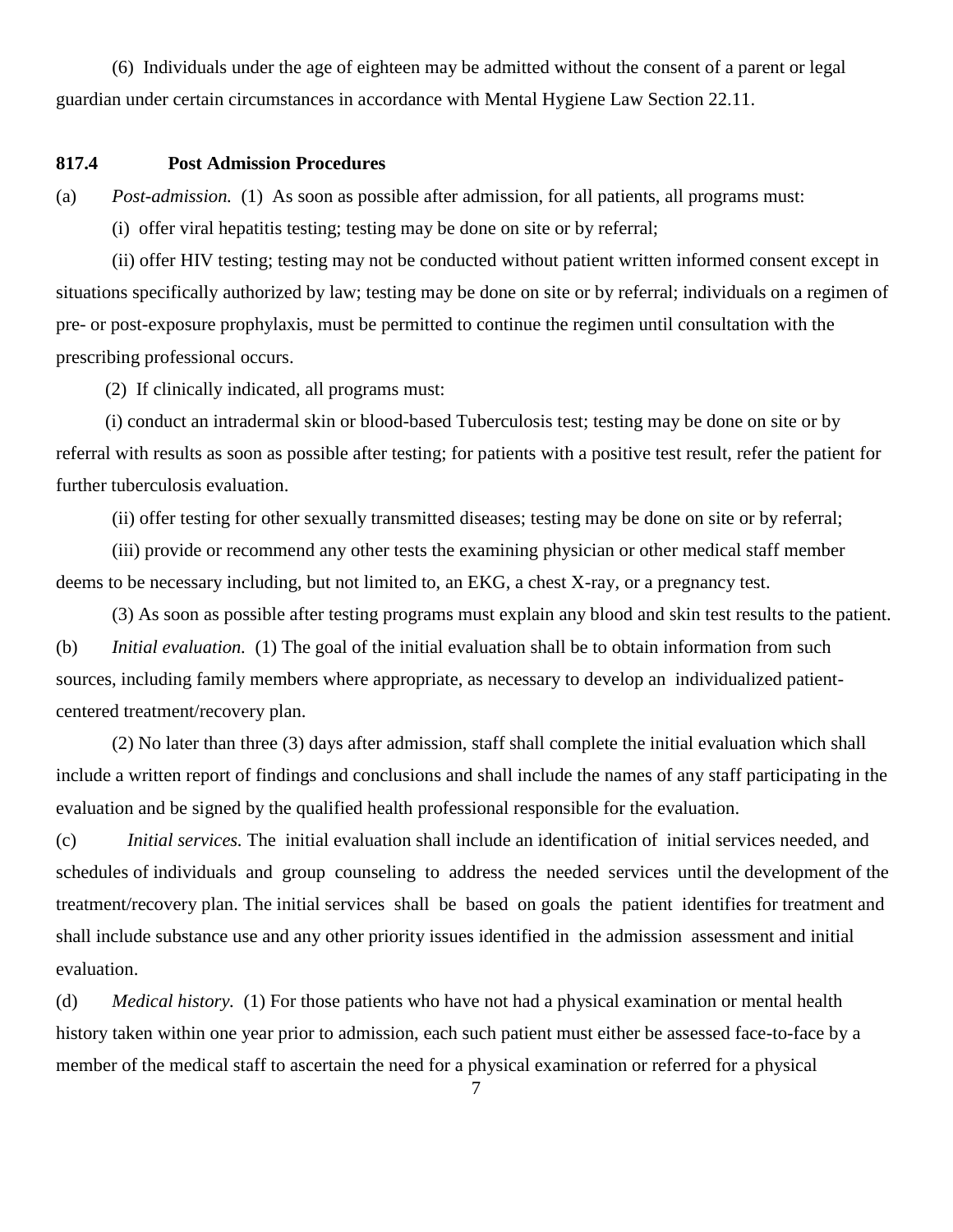examination. For those patients who have had a physical examination within one year prior to admission, or for those patients being admitted directly to the outpatient program from another chemical dependence service authorized by the Office, the existing medical history and physical examination documentation may be used to comply with the requirements of this subdivision, provided such documentation has been reviewed by a medical staff member and determined to be current. Notwithstanding the foregoing, the following shall be offered regardless of a documented history within the previous twelve months: HIV and viral hepatitis testing.

(2) Patient records shall include a summary of the results of the physical examination and shall also demonstrate that appropriate medical care is recommended to any patient whose health status indicates the need for such care.

(e) *Referral and connection* (1) If the initial evaluation and medical history indicates that the individual needs services beyond the capacity of the program to provide either alone or in conjunction with another program, referral and connection to appropriate services shall be made. Identification of such referrals and the results of those referrals to identified program(s) shall be documented in the patient record.

(2) If a patient is referred directly to the program from another service provider certified by the Office, or is readmitted to the same service provider within sixty (60) days of discharge, the existing level of care determination and initial evaluation may be used, provided that documentation is maintained demonstrating a review and update.

### **817.5 Treatment / recovery plan**

(a) *Treatment / recovery plan*. Each patient must have a written patient-centered treatment/recovery plan developed by clinical staff and patient as soon as possible after admission but not later than ten (10) calendar days after admission. Standards for developing a treatment/recovery plan include, but are not limited to:

(1) The treatment/recovery plan must also be developed in consultation with the patient's parent or guardian unless the minor is being treated without parental consent as authorized by Mental Hygiene Law section 22.11.

(2) For patients moving directly from one program to another, the existing treatment/recovery plan may be used if there is documentation that it has been reviewed and, if necessary, updated within ten (10) days of transfer.

(b) *Treatment/recovery plan.* The treatment/recovery plan must:

(1) include each diagnosis for which the patient is being treated;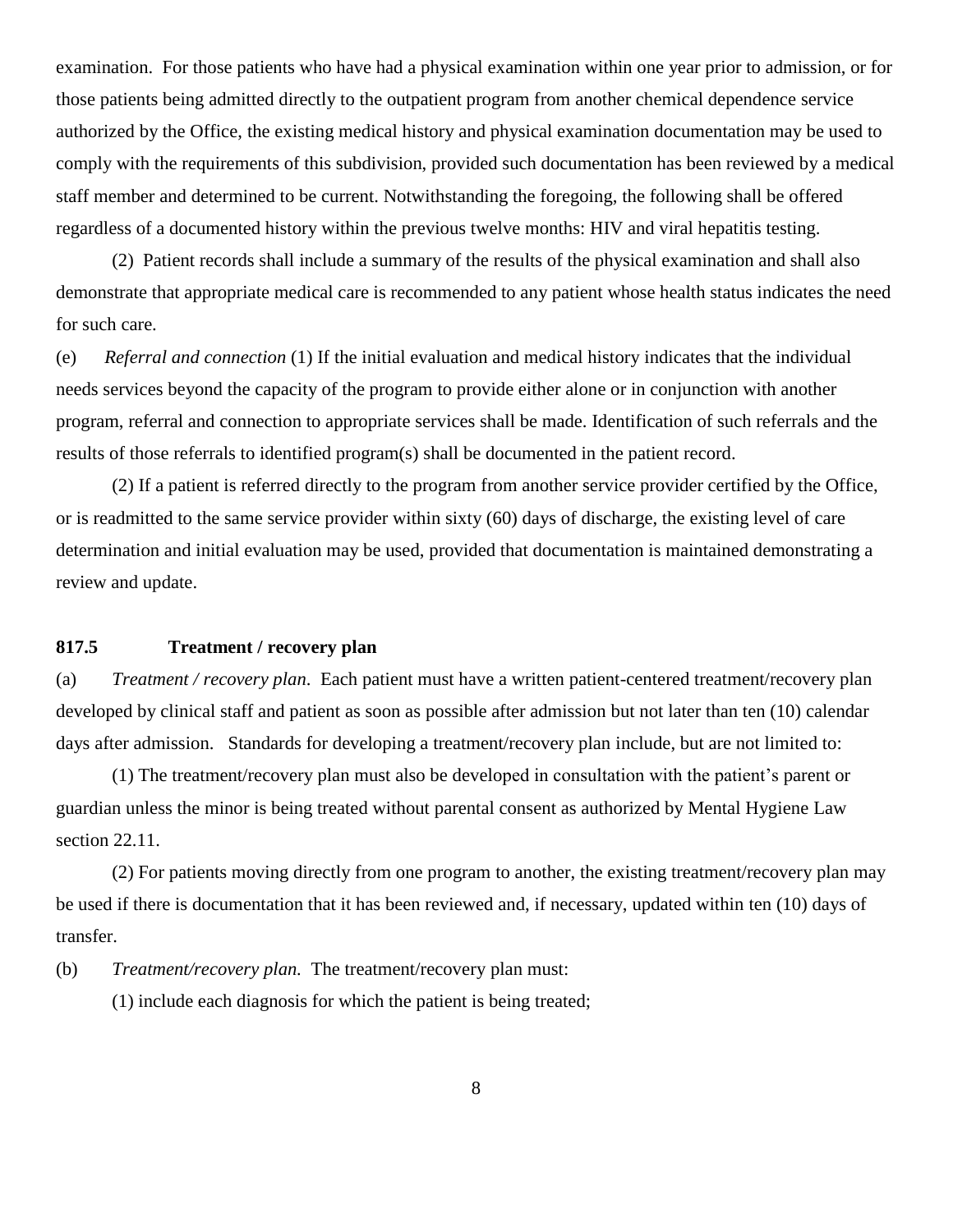(2) address patient identified problem areas specified in the admission assessment and concerns which may have been identified subsequent to admission, and identify methods and treatment approaches that will be utilized to achieve the goals developed by the patient and primary counselor;

(3) identify a single member of the clinical staff responsible for coordinating and managing the patient's treatment who shall approve and sign (physical or electronic signature) such plan; and

(4) be reviewed, approved, signed and dated by the physician within fourteen (14) days after admission.

 (5) Where a service is to be provided by any other program off-site, the treatment/recovery plan must contain a description of the nature of the service, a record that referral for such service has been made, and the results of the referral.

(c) *Continuing review of treatment plans*. (1) The clinical staff shall ensure that the treatment/recovery plan is included in the patient record and that all treatment is provided in accordance with the individual treatment/recovery plan.

 (2) If, during the course of treatment, revisions to the treatment/recovery plan are determined to be clinically necessary, the plan shall be revised accordingly by the clinical staff member.

(3) The treatment/recovery plan must be reviewed, and revised if necessary, at least once within every 30 calendar days from the date of admission. Reviews should occur more frequently when a patient is not responding to treatment as planned or if a significant incident occurs. Reviews of the treatment plan shall be signed (physical or electronic signature) by a physician.

(d) *Progress notes.* (1) A progress note shall be written, signed and dated by the clinical staff member or another clinical staff member familiar with the patient's care no less often than once per week. Such progress note shall provide a chronology of the patient's participation in all significant services provided, their progress related to the initial services or the goals established in the treatment/recovery plan and be sufficient to delineate the course and results of treatment/services.

(e) *Discharge and planning for level of care transitions*. (1) The discharge planning process shall begin as soon as the patient is admitted and shall be considered a part of the treatment planning process. The plan for discharge and level of care transitions shall be developed in collaboration with the patient and any significant other(s) the patient chooses to involve. If the patient is a minor, the plan must also be developed in consultation with the patient's parent or guardian, unless the minor is being treated without parental consent as authorized by Mental Hygiene Law Section 22.11.

(2) Discharge should occur when:

 (i) the patient meets criteria documented by the OASAS level of care determination protocol for an alternate level of care and has attained skills necessary to identify and manage cravings and urges to use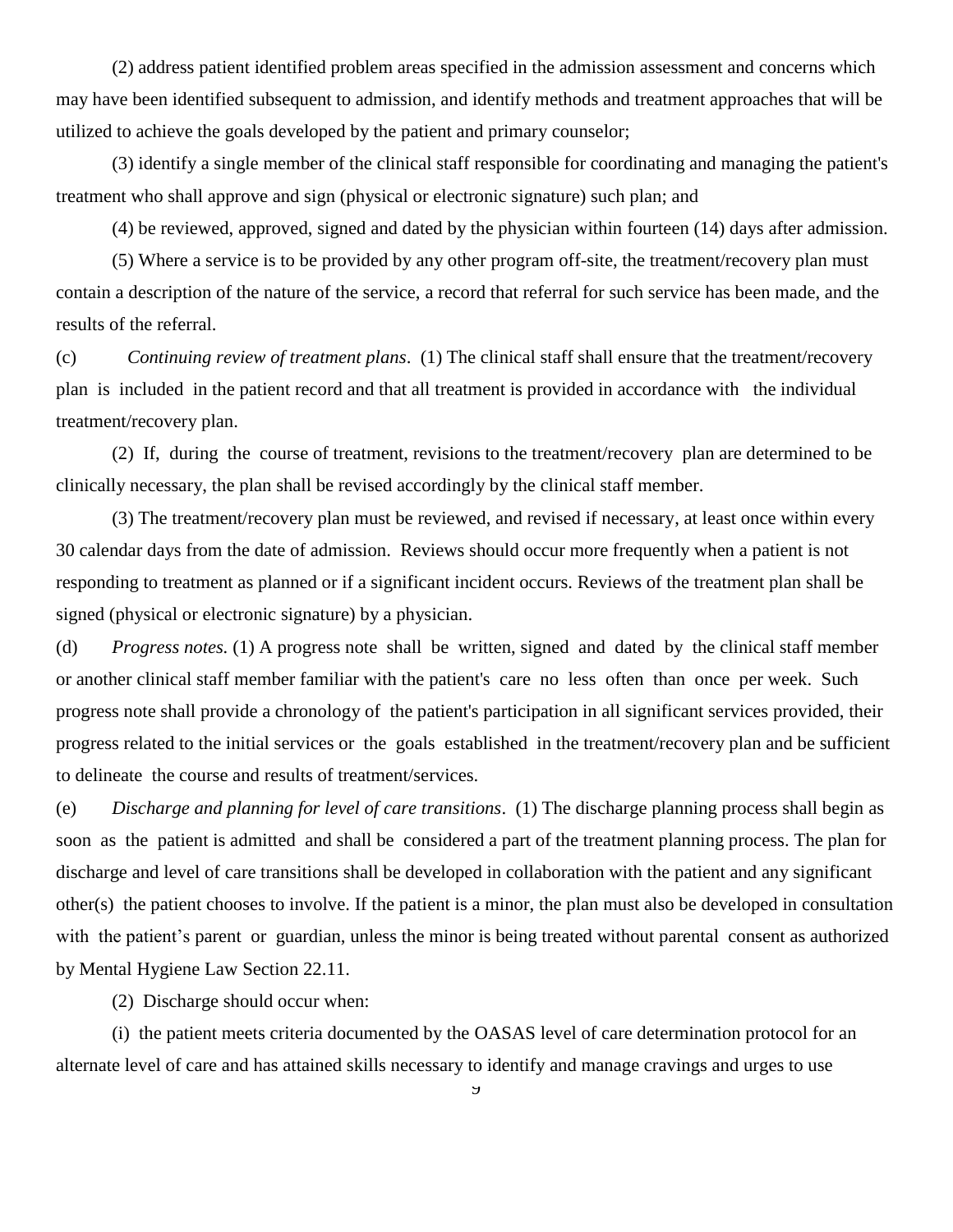substances, stabilized psychiatric and medical conditions, and has identified a plan for returning to their community;

(ii) the patient has received maximum benefit from the service provided by the program; or

 (iii) the individual is disruptive and/or fails to comply with the program's reasonably applied written behavioral standards, provided the individual is offered a referral to another treatment program.

(3) No patient shall be discharged without a discharge plan which has been completed and reviewed by the multi-disciplinary team prior to the discharge of the patient. This review may be part of a regular treatment/recovery plan review. The portion of the discharge plan which includes the referrals for postdischarge shall be given to the patient. This requirement shall not apply to patients who leave the program without permission, refuse continuing care planning, or otherwise fail to cooperate.

 (4) The discharge plan shall be developed by the clinical staff member, who, in the development of such plan, shall consider the patient's self-reported confidence in maintaining their health and recovery and following an individualized re-occurrence prevention plan. The clinical staff member shall also consider an assessment of the patient's home and family environment, vocational/educational/employment status, and the patient's relationships with significant others. The purpose of the discharge plan shall be to establish the level of clinical and social resources available to the individual post-treatment and the need for the services for significant others. The plan shall include, but not be limited to, the following:

 (i) identification of any other treatment, rehabilitation, self-help and vocational, educational and employment services the patient will need after discharge;

(ii) identification of the type of residence, if any, that the patient will need after discharge;

(iii) identification of specific providers of these needed services;

(iv) specific referrals and initial appointments for these needed services; and

 (v) the patient, and their family/significant other(s) shall be offered naloxone education and training and a naloxone kit or prescription.

 (5) A discharge summary which includes the course and results of care and treatment must be prepared and included in each patient's case record within twenty (20) days of discharge.

### **817.6 Patient records**

(a) *Case Records.* (1) Programs must maintain individual case records for each patient served. Patient records maintained by inpatient services are confidential and may only be disclosed in conformity with federal regulations regarding the confidentiality of records related to persons receiving treatment for substance use disorder as set forth in 42 Code of Federal Regulations Part 2, or other applicable law.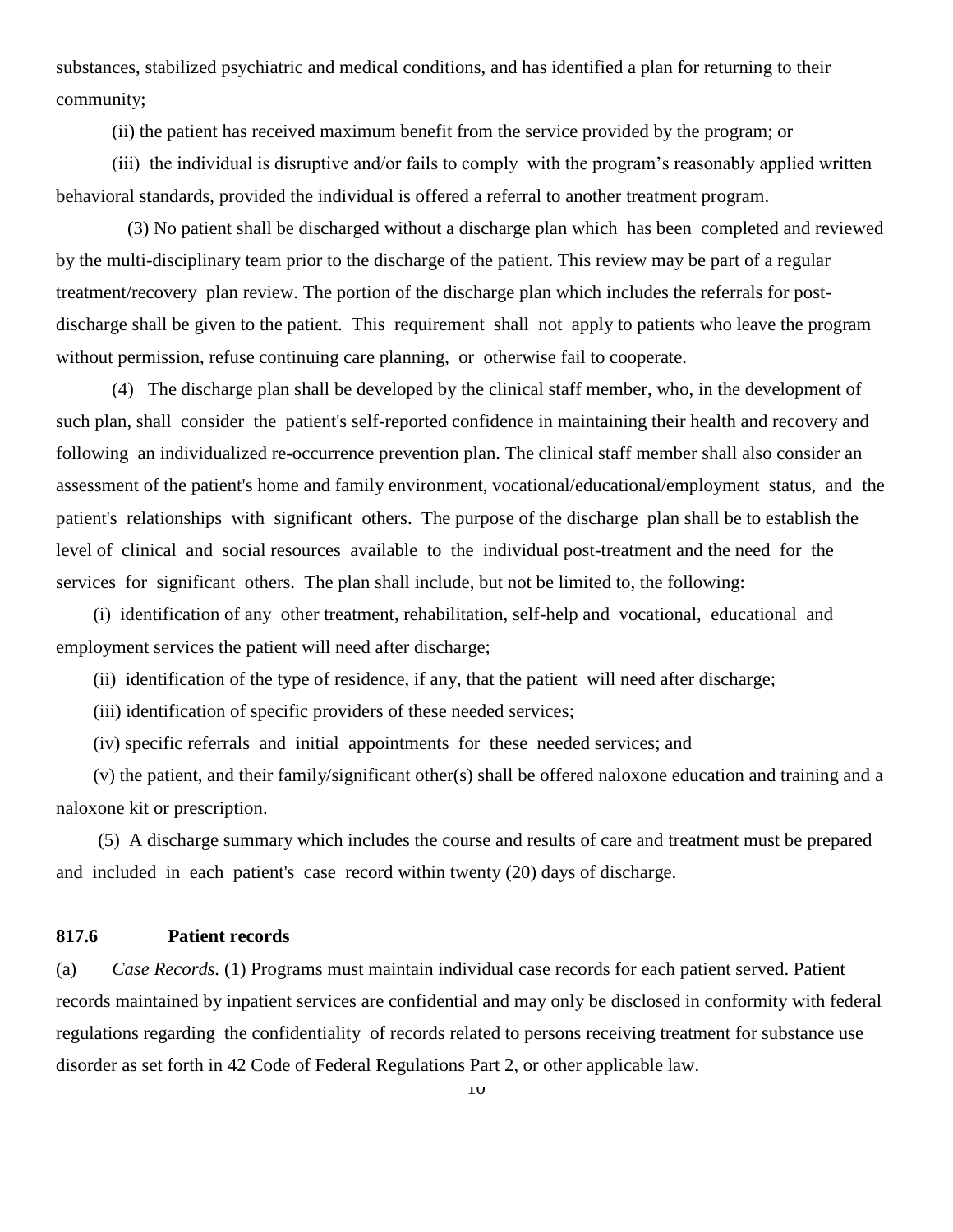(2) There shall be a single individual record for each person admitted to the program which shall include, at a minimum:

(i) identifying information about the patient and their family;

(ii) the source of referral, date of commencing service and name of primary counselor;

 (iii) the admission diagnosis, including chemical dependence-related, medical, and psychiatric diagnoses in official nomenclature with associated diagnostic codes;

(iv) reports of all evaluations performed, including findings and conclusions;

 (v) reports of all examinations performed, including but not limited to X-rays, clinical laboratory tests, clinical psychological tests, electroencephalograms, and psychometric tests;

(vi) the written and signed individual treatment plan, including all reviews and updates;

 (vii) progress notes informative of the patient's condition and response to treatment, written and signed by staff members;

 (viii) summaries of case conferences, treatment plan updates, and special consultations and communications held;

(ix) dated and signed prescriptions or orders for all medications with notation of termination dates;

(x) the discharge and level of care transitions plan;

 (xi) any other documents or information regarding the patient's condition, treatment, and results of treatment; and

 (xii) signed forms consenting to treatment and for obtaining or releasing confidential information in accordance with 42 Code of Federal Regulations Part 2 or other applicable law.

(b) *Disclosures.* Disclosure of HIV and AIDS related information contained in a patient's record shall be made in accordance with the Article 24 of the Public Health Law, other applicable state and federal statutes and regulations, and subject to the additional disclosure requirements of 42 Code of Federal Regulations Part 2.

(c) *Reporting to Office.* Statistical information shall be reported to the Office as required and on the prescribed forms therefor.

#### **817.7 Staffing**

(a) *Medical Director and medical staff.* (1) The medical director, as defined in Part 800 of this Title, shall oversee the development and revision of medical policies, procedures and ongoing training for matters such as routine medical care, specialized services, and medical and psychiatric emergency care, and supervision of medical staff.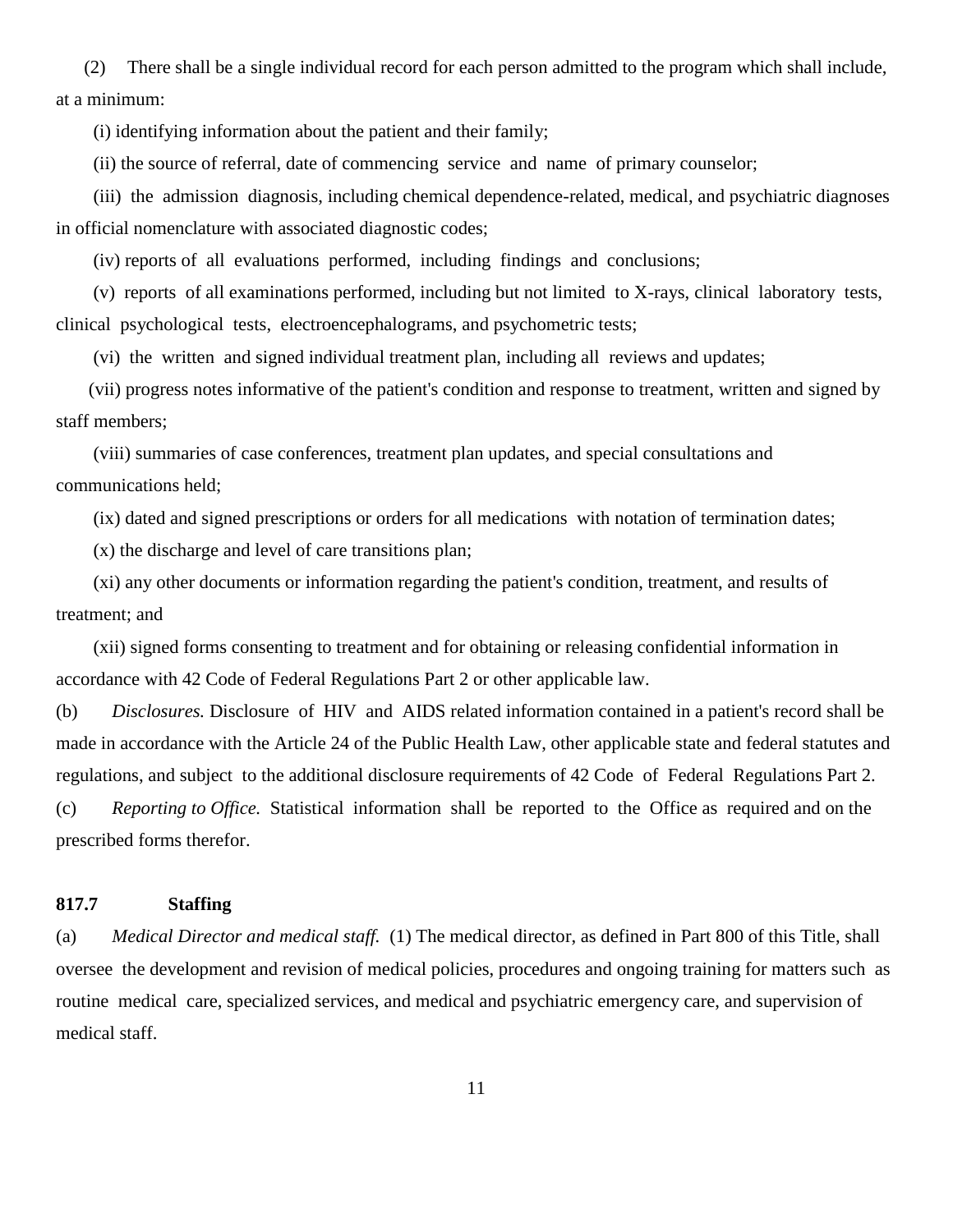(2) Programs providing treatment for persons with co-existing medical or psychiatric conditions in addition to their substance use disorder shall have an appropriately qualified physician, physician's assistant, nurse practitioner, psychiatrist or psychologist on-site or through telepractice, pursuant to Part 830 of this Title, for a sufficient number of hours each week to provide evaluation, treatment and supervision of such other services for these patients.

 (3) There shall be at least one full-time registered professional nurse and additional licensed practical nurses, registered nurses, registered physician's assistants, and nurse practitioners sufficient to provide the services required. Such personnel shall be available to all patients at all times.

 (4) The medical director may also serve as a physician of another service which is provided by the facility. The general severity of the condition of the population served, including comorbid conditions, complications and general functioning, may indicate the need for staff in addition to those identified in this section.

(b) *Staff sharing.* Staff may be either specifically assigned to the inpatient service or may be part of the staff of the facility within which the inpatient service is located. However, if these staff members are part of the general facility staff, they must have specific training and experience in the treatment of substance use disorder specific to the services provided. The percentage of time that each shared staff is assigned to the inpatient service must be documented.

(c) *Supervision and training*. Each program must provide clinical supervision and ensure and document a plan for staff training based on individual employee needs. Subject areas appropriate for training shall be identified by the Office.

(d) *Program director.* There shall be a director of the program who is a qualified health professional with at least:

(1) four (4) years experience in the human services field;

(2) two (2) years experience in the provision of substance use disorder treatment services;

(3) two (2) years of administration and supervisory experience prior to appointment as director; and

(4) two (2) years of adolescent services experience.

(e) *Other clinical staff.* (1) At least 50 percent of all clinical staff shall be qualified health professionals as defined in Part 800 of this Title. CASAC Trainees may be counted towards satisfying the 50 percent requirement provided, however, that such individuals shall not be considered qualified health professionals for any other purpose under this Part.

 (2) Clinical staff members who are not qualified health professionals shall have qualifications appropriate to their assigned responsibilities as set forth in the inpatient service's written personnel policies,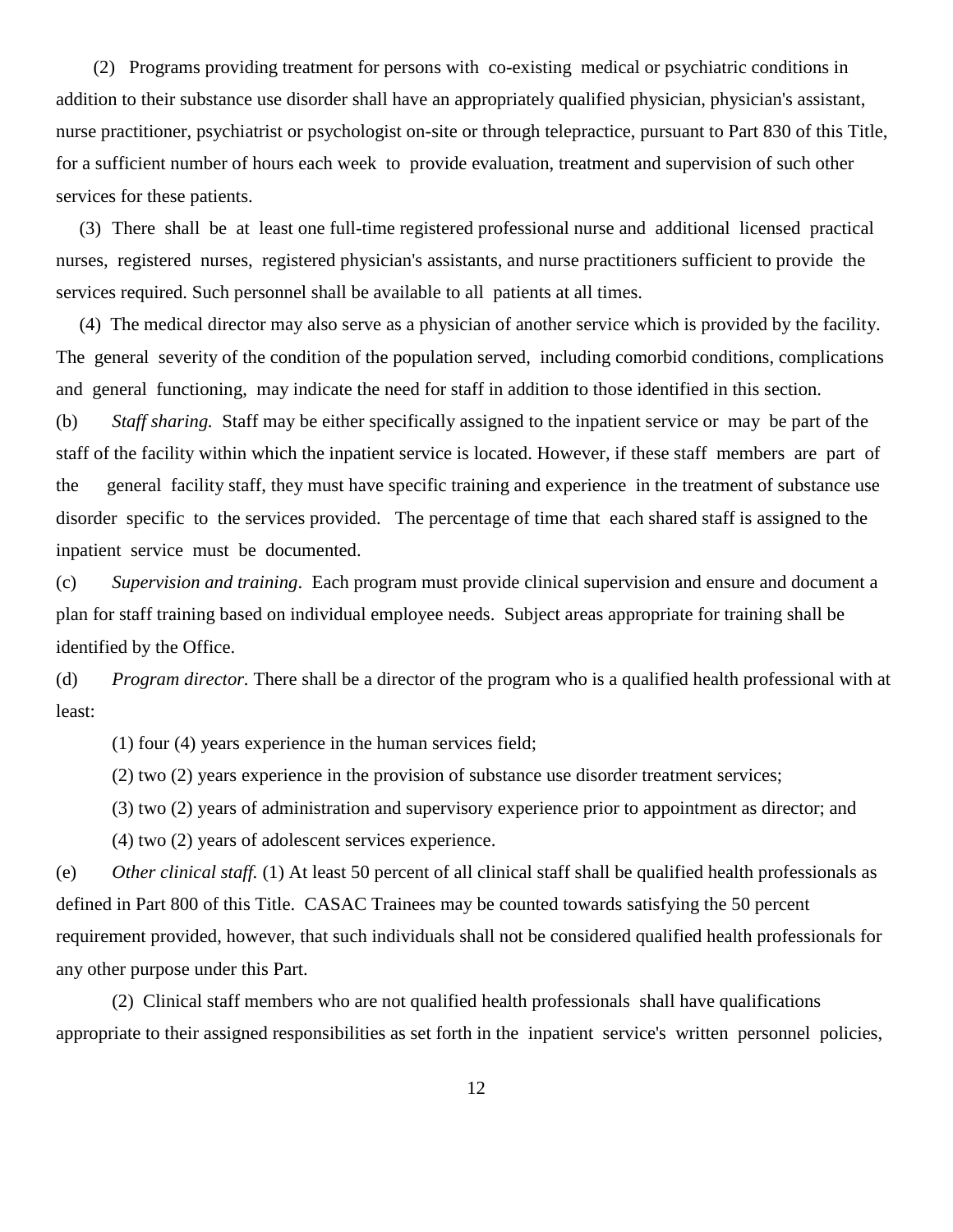shall be subject to appropriate staff supervision, and shall receive regular and continuing education and training.

 (3) There shall be at least one clinical staff member, as defined in Part 800 of this Title, designated to provide activities therapy;

 (4) There shall be at least one counselor for every eight (8) patients, at least 50 percent of whom shall be qualified health professionals. Counseling staff shall be scheduled for a minimum of one and one-half shifts five days per week, and one shift per day for the remaining two days per week;

 (5) There shall be clinical staff available to all patients at all times. During late evening and night shifts, there shall be at least two clinical staff members on duty. This staff shall be awake at all times, make frequent rounds and be available to patients who awaken during the night;

(6) There shall be at least one full time equivalent Licensed Mental Health Counselor or Social Worker licensed and currently registered as such by the New York State Education Department experienced in chemical dependence and adolescents. If qualified to do so, this individual may also perform the family therapist function required in paragraph (7) below.

(7) There shall be at least one full time equivalent Family Therapist who is a Social Worker licensed and currently registered as such by the New York State Education Department or a licensed Marriage and Family Therapist. If qualified to do so, this individual may also perform the social worker function required in paragraph (6) above.

(8) There shall be sufficient clinical staff to achieve an overall ratio of at least one full time equivalent staff for each four (4) patients.

(f) *Additional required staff.* (1) Maintenance and security. There shall be sufficient staff available to ensure that the program facility and all equipment utilized therein is maintained in such a manner as to provide patients with a clean and safe environment.

(2) Volunteers and interns. In addition to staffing requirements of this Part, a program may utilize volunteers, students and trainees, on a salaried or non-salaried basis. Such personnel shall be provided close professional staff supervision and appropriate education from both internal and external sources.

(3) Health coordinator. Each program shall have a qualified individual designated as the Health Coordinator who will ensure the provision of education, risk reduction, counseling and referral services to all patients regarding HIV and AIDS, tuberculosis, hepatitis, sexually transmitted diseases, and other communicable diseases.

(4) Community Support Specialist. There shall be at least one Community Support Specialist for every